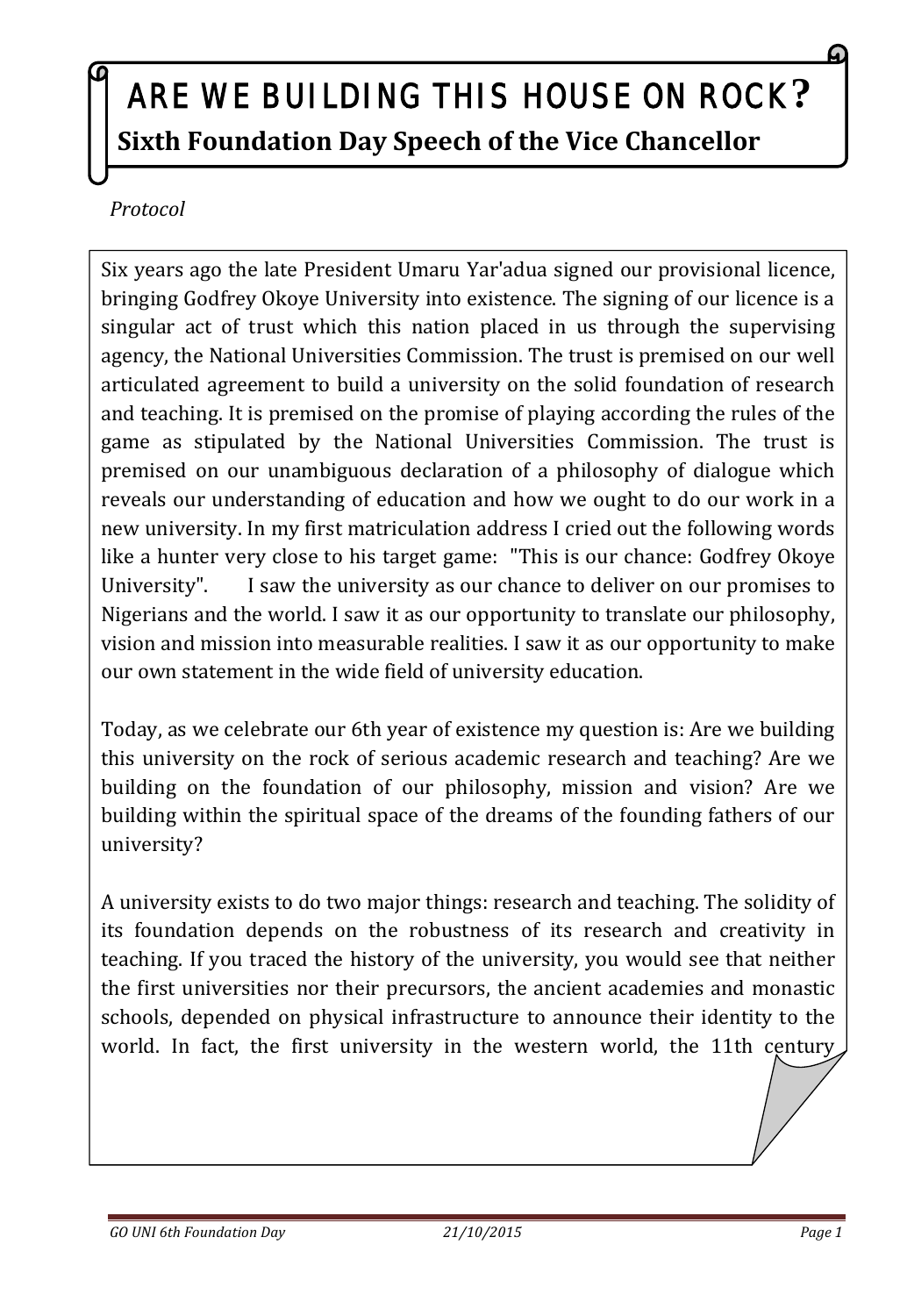University of Bologna had just one building where teachers who did not receive salaries but rather "collectio" (donations from students) taught their students and carried their research pedantically. Today western universities, and indeed all modern universities, are not judged by the beauty of their buildings but rather by the solidity of their research and teaching. These universities will proudly show the products of their research and the number of nobel laureates they have produced. On the heavy stone of research rests the life of a university.

Already we have seen signs of serious research in our university. We have noted with keen interest research activities and successes recorded in the biological and physical sciences. We have seen signs of serious research in Psychology, History and some other social sciences. This university must encourage all such research activities and effort. Scholars of this university must write grants and attract funds for research into the university. Our university must in fact pursue a policy of grant as a desideratum for academic success. We must make attracting research grants the "condicio sine qua non" for appointments and promotions of senior members of the academic staff.

Furthermore, our university must be promoting all activities that support research within its four walls. I felt particularly honoured when participants at the recently held conference on the literary achievements of Chinua Achebe passed a resolution that our university should establish an institute of Achebe studies. The Senate of this university has since endorsed the resolution, which will be forwarded to the Governing Council for its final approval. With the approval of the Council Godfrey Okoye University will be the first university in the whole world to establish an institute of Chinua Achebe studies. The institute will have as its primary mandate the promotion of new frontiers of research in the life and works of the most famous African writer, Chinua Achebe. It will be a centre of excellence in research on the works of Chinua Achebe. I look forward to having more of such centres of excellence in our university. All hands must therefore be on deck to make this university a point of reference in researches of all shapes and sizes.